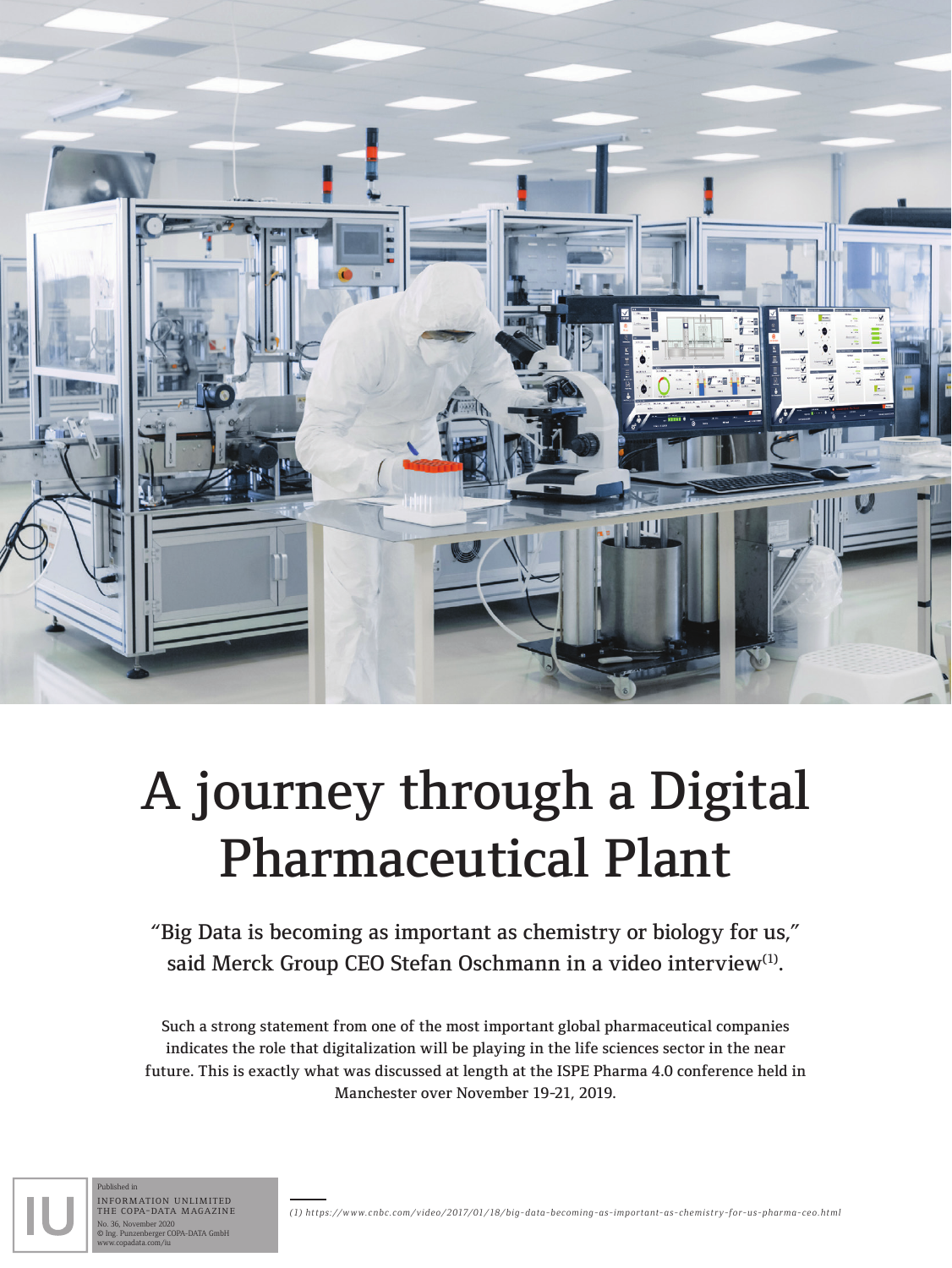| <b>DIGITAL MATURITY</b>                                                                           |            |                                                                                             |  |  |
|---------------------------------------------------------------------------------------------------|------------|---------------------------------------------------------------------------------------------|--|--|
| <b>Resources</b><br>Digitalization<br>Workforce 4.0<br>Available and Qualified                    |            | <b>Information Systems</b><br><b>Holistic Value Network</b><br>Integration and Traceability |  |  |
|                                                                                                   | PHARMA 4.0 |                                                                                             |  |  |
| <b>Organization and Processes</b><br><b>ICH Holistic Control Strategy</b><br>Lifecycle Management |            | <b>Culture</b><br>Communication<br>Decision-Making                                          |  |  |
| <b>DATA INTEGRITY BY DESIGN</b>                                                                   |            |                                                                                             |  |  |

*Figure 1:* ISPE Pharma 4.0 Special Interest Group (SIG) operating model. Source ISPE (2)

The last ISPE Europe conference in Manchester was an interesting opportunity to dig into the Pharma 4.0 framework developed by ISPE<sup>(2)</sup>. This operational model, which starts from the valorization of human resources, includes information systems, organization and processes and culture (as illustrated in *Figure 1*).

The different speakers offered technological insights, ongoing studies and real use cases. In the many speeches, reference was often made to the concept of the "Digital Plant". It became obvious that, to date, there is no clear definition of what constitutes a digital plant. Some associate a digital plant with the introduction of the electronic batch record, others with the IoT and more still with the addition of an MES system. There were several mentions of work undertaken by BioPhorum towards a Digital Plant Maturity Model (DPMM)<sup>(3)</sup> that offers an interesting picture of the current situation surrounding digital systems in life sciences manufacturing.

## **DIGITAL PLANT MATURITY MODEL (DPMM)**

With a clear focus on the life sciences industry, the DPMM describes the mature stages of a life sciences manufacturing plant, beginning from the traditional "paper-based" facility and extending all the way up to the fully automated and integrated "adaptive" plant of the future.

This is a useful instrument that uses a five-level classification to evaluate a plant's level of digital maturity. This way, steps that need to be taken to increase a plant's integration can also be identified.

The DPMM diagram in *Figure 2* has been intentionally developed to cover not only what is possible today, but also to hypothesize a possible advanced (level 5) adaptive plant with the clear awareness that it is still beyond the level of current IT and manufacturing technological capabilities.

Let's now analyze this by focusing our attention, for the sake of brevity, on the field of pharmaceutical manufacturing.

A level 1 plant is characterized by the extensive use of manual operations at different levels. For example, all manufacturing activities are managed following paperbased procedures, while the processing parameters in the plants and machines are set manually. Therefore, while plant operations might be controlled by PLCs and DCS systems, there are no HMI systems with recipe management or integrated audit trail functions. Under these circumstances, meeting the regulatory requirements for data integrity can often be very complicated.

In a level 2 plant, automated production systems integrate user management, recipe management and an audit trail, and are able to generate an end-of-batch report. Nevertheless, each machine is an island. There is no data integration between operation (OT) and higher IT levels (e.g. MES, ERP) or horizontal integration, for example, between machines on a line. The operator has to move among the different machines and log in to select recipes and processing parameters. To supervise the operation of that line, the operator must have good knowledge of the process. The operating procedures and batch records are usually paper-based. Operating data that is essential for data integrity, such as audit trails or deviations from critical GMP parameters, remains at the machine level. This configuration complicates the management of GMP data storage and backup activities.

At level 3, data finally begins to flow more smoothly because the machines in the manufacturing line are

*<sup>(2)</sup> https://ispe.org/initiatives/pharma-4.0*

*<sup>(3)</sup> https://www.biophorum.com/how-does-your-digital-plant-maturity-compare*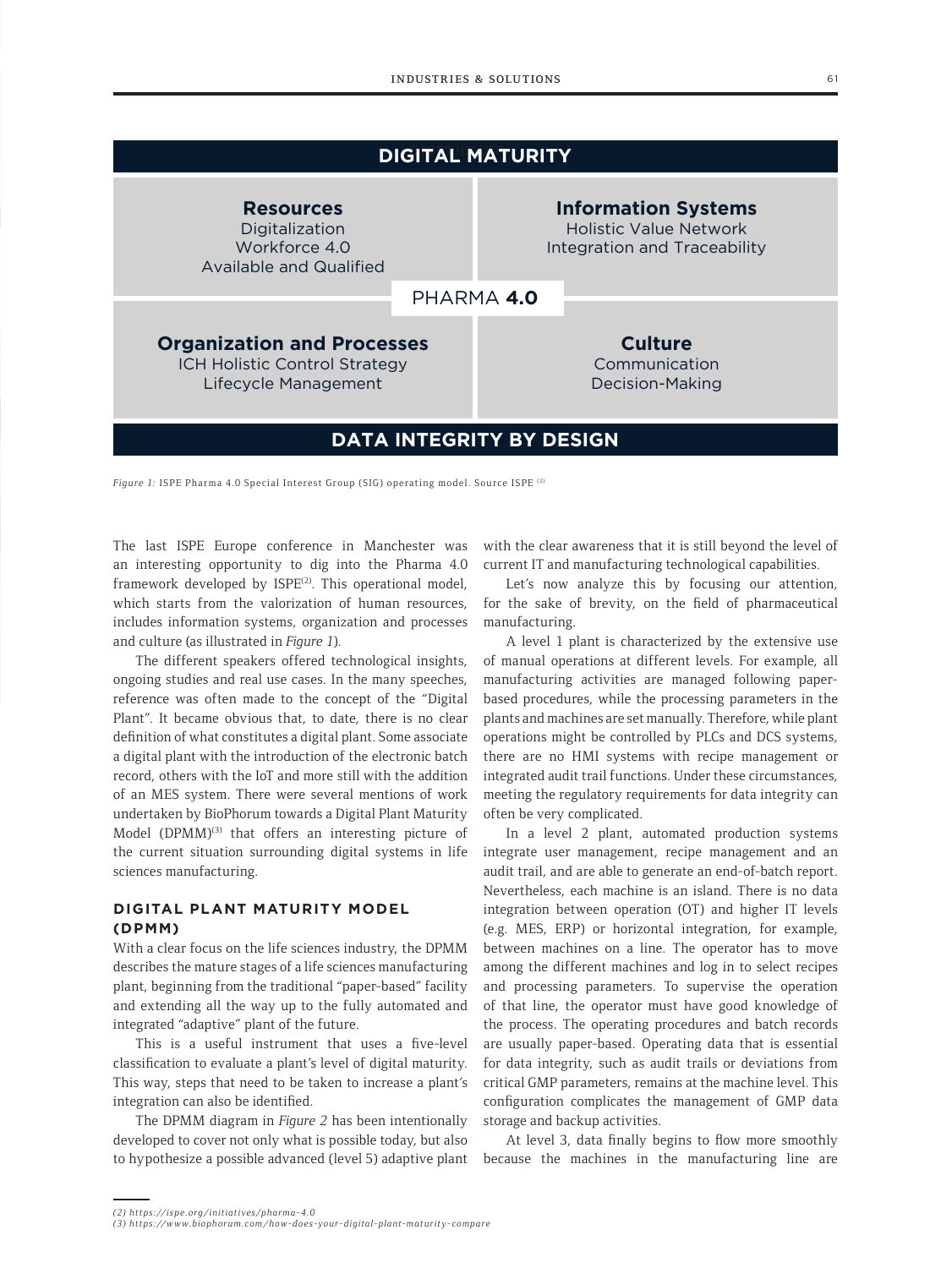| LEVEL 1                                                                                                                                                                                            | LEVEL 2                                                                                                                                                                                                                                                                                                                                                                                                                        | LEVEL <sub>3</sub>                                                                                                                                                                                                                                                                                                                                                                                                                                                                                                            | <b>LEVEL 4</b>                                                                                                                                                                                                                                                                                                                                                                                                                                                                                                                                                                                                                         | LEVEL 5                                                                                                                                                                                                                                                                                                                                                                                                                                                                                                                                                                                                                                                                                                                                                                                                                                                                                                                |
|----------------------------------------------------------------------------------------------------------------------------------------------------------------------------------------------------|--------------------------------------------------------------------------------------------------------------------------------------------------------------------------------------------------------------------------------------------------------------------------------------------------------------------------------------------------------------------------------------------------------------------------------|-------------------------------------------------------------------------------------------------------------------------------------------------------------------------------------------------------------------------------------------------------------------------------------------------------------------------------------------------------------------------------------------------------------------------------------------------------------------------------------------------------------------------------|----------------------------------------------------------------------------------------------------------------------------------------------------------------------------------------------------------------------------------------------------------------------------------------------------------------------------------------------------------------------------------------------------------------------------------------------------------------------------------------------------------------------------------------------------------------------------------------------------------------------------------------|------------------------------------------------------------------------------------------------------------------------------------------------------------------------------------------------------------------------------------------------------------------------------------------------------------------------------------------------------------------------------------------------------------------------------------------------------------------------------------------------------------------------------------------------------------------------------------------------------------------------------------------------------------------------------------------------------------------------------------------------------------------------------------------------------------------------------------------------------------------------------------------------------------------------|
| PRE-DIGITAL PLANT                                                                                                                                                                                  | <b>DIGITAL SILOS</b>                                                                                                                                                                                                                                                                                                                                                                                                           | <b>CONNECTED PLANT</b>                                                                                                                                                                                                                                                                                                                                                                                                                                                                                                        | <b>PREDICTIVE PLANT</b>                                                                                                                                                                                                                                                                                                                                                                                                                                                                                                                                                                                                                | <b>ADAPTIVE PLANT</b>                                                                                                                                                                                                                                                                                                                                                                                                                                                                                                                                                                                                                                                                                                                                                                                                                                                                                                  |
| Primarily paper-based<br>processes.<br>Predominately manual<br>processing.<br>Low level of automation.<br>Basic PLC controls.<br>Applications are<br>standalone with minimal<br>or no integration. | "Islands of automation".<br>Some manual processes.<br>Batch records may be<br>semi-electronic or "paper<br>on glass".<br>Local batch-recipe<br>system interfaces with<br>PLCs.<br>Site-specific systems;<br>limited integration across<br>functional silos.<br>Analytics on demand<br>requiring manual effort:<br>"why did it happen?"<br>Plants operate<br>independently with little<br>real-time supply chain<br>visibility. | Vertical integration.<br>FRP. LES. MES and<br>automation layer are fully<br>integrated to support<br>digitalized business<br>processes.<br>Full electronic batch<br>record with review by<br>exception.<br>Industry standards<br>such as ISA-88 (recipe)<br>and ISA-95 (material,<br>equipment and<br>personnel) have been<br>adopted.<br>Standard application<br>platform adopted across<br>plant network.<br>Analytics are semi-<br>automated: "where else<br>can it happen?"<br>Islands of real-time<br>process analytics. | Enterprise integration: internal<br>integration of plant to value chain.<br>Integration of product development<br>and manufacturing (PLM).<br>Advanced production technologies<br>start to be used.<br>End-to-end supply chain visibility<br>with limited external collaboration<br>(suppliers/CMOs).<br>"Enterprise Recipe Management" (ERM)<br>process in place.<br>Online/at-line quality testing with<br>real-time release<br>Proactive analytics across plant and<br>internal value chain: "what can happen<br>and when?"<br>Integrated real-time process analytics.<br>Simulation used for process modeling<br>and improvements. | Full end-to-end value-chain integration from<br>suppliers to patients.<br>Modular, mobile and collaborative manufacturing<br>environment<br>Advanced production technologies used as standard.<br>Plug & Play everything: from a single instrument to<br>production scale or CMO.<br>Zero system downtime (even for upgrades) and<br>continuous evolution.<br>In-line, real-time, continuous, closed loop process<br>verification and control with automated real-time<br>quality release.<br>Self-aware, continuously adaptive "autonomous" plant<br>with exception conditions handled by remote experts<br>Advanced simulation used across value chain for<br>modeling, testing and improvement of manufacturing<br>and supporting business processes.<br>Trusted information insights are freely and securely<br>available.<br>Pervasive use of adaptive analytics and self/machine<br>learning across value chain. |

*Figure 2:* Digital Plant Maturity Model (DPMM) – definition of levels. Source BioPhorum IT (3)

managed by a line management system. The operator is able to manage and send recipes to the different machines, carry out operations and preliminary checks, start a production batch and supervise the operation of the line in a guided manner from a single workstation. The line management system acquires production data from the machines and sends any deviations from critical GMP parameters to an MES system in real time. The audit trail is centralized at a single point and can be sent to the plant's electronic batch record (EBR) system. The batch release phase is facilitated thanks to the "Review By Exception" (RBE).

Even isolated machines or other technical services such as production of water for injection (WFI) can be integrated through automation integration layer platforms, which can directly connect control systems and acquire critical GMP parameters, pre-process them and manage deviations by integrating all of this at higher IT levels.

From level 3, data integrity compliance is easily and effectively fulfilled. At level 4, we can finally focus on process optimization in terms of quality, efficiency and sustainability. Thanks to the extensive acquisition and archiving of production data, we can now, for example, take advantage of current machine learning and big data analytics techniques to predict quality problems and anticipate potential deviations.

Up to this point, we find real applications in the life sciences sector. When we look beyond this to level 5, we enter the world of ambitions for the future. As can be seen from *Figure 2*, in the adaptive plant, digitalization extends horizontally from the supplier to the final patient. The new machines are integrated with the plant systems as plugand-play solutions. The production processes are able to self-regulate. It is true that the path to level 5 is a long one and, at present, current technologies are not yet mature enough.

## **CURRENT STATE OF MANUFACTURING PLANTS**

An initial analysis undertaken inside the biotech industry, which is likely representative of the entire life sciences sector, shows that many production sites are still at level 1 (pre-digital) but most plants are level 2 (digital silos). Some of these facilities are approaching or have reached level 3 (connected plant). Only a few highly advanced sites have reached level 4 (predictive plant). Meanwhile, level 5 (adaptive plant) is still a dream for the biopharmaceutical industry and cannot yet be achieved with today's technology.

This assessment has also been confirmed by a survey undertaken by the NNIT consultancy and presented at the conference in Manchester. The survey showed that it remains true that MES systems are not very widely used in life sciences. For example, just 21% of respondents working in API (active pharmaceutical ingredient) manufacturing